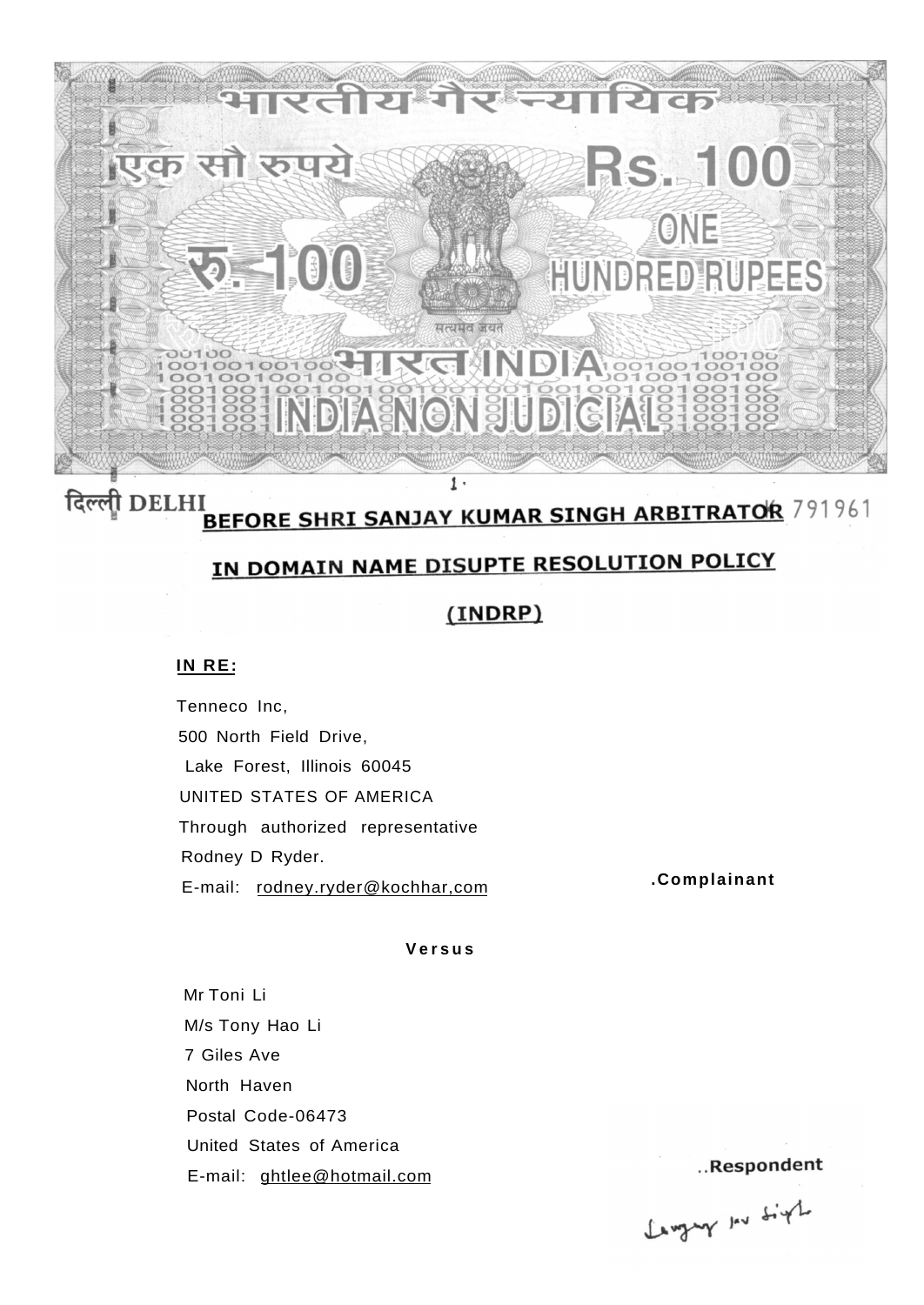#### **1. THE PARTIES:**

The complainant is Tenneco Inc, 500 North Field Drive, Lake Forest, Illinois 60045, United States of America.

(Complaint has been filed by authorized representative Rodney D Ryder, E-mail: [rodney.ryder@kochhar.com](mailto:rodney.ryder@kochhar.com)

The Respondent is Mr. Toni Li, M/s Tony Hao Li, 7 Giles Ave, North Haven, Postal Code-06473, United States of America. E-mail: [ghtlee@hotmail.com](mailto:ghtlee@hotmail.com)

#### 2. DOMAIN NAME AND TRADEMARK IN DISPUTE;

Domain name of the respondent is 'tenneco.in'

The trademark of the complainant is "TENNECO".

#### **AWAR D**

- 1. This arbitral proceeding commenced in accordance with IN Dispute Resolution Policy (INDRP) and rules framed there under.
- 2. The complainant submitted his complaint in the registry of NIXI against the respondent in respect to the respondent's Domain pame 'tenneco.in'
- 3. I was appointed as Sole Arbitrator in the matter by NIXI.
- 4. The complainant submitted the said complaint under In Domain Name Dispute Resolution Policy (INDRP).
- 5. A copy of complaint was sent to me on 30-01-2010 by the NIXI for arbitration in accordance with Dispute Resolution Policy (INDRP). The copy of the complaint along with annexures/exhibits was forwarded to me and to the respondent by .In Registry of NIXI.
- 6. The complainant has stated in his complaint that the disputed domain name 'tenneco.in' is identical with and confusingly similar to the name, trade mark and service mark 'Tenneco'. The complainant has submitted that 'Tenneco' has grown to become one of the world's leading designer, manufacturers and distributors pf emission control and ride control products and systems of the

Ingly 100 cityl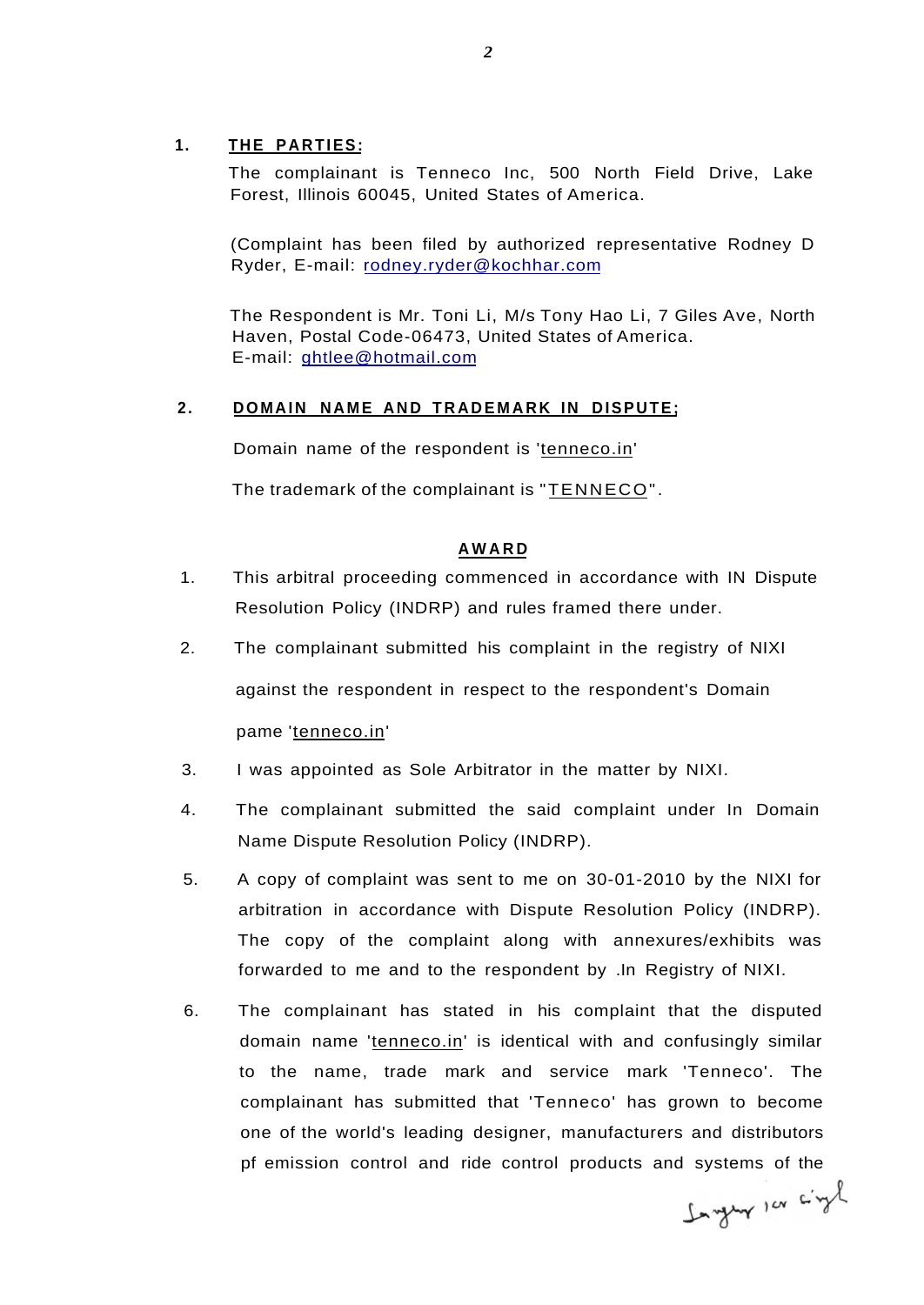automotive original equipment market and the aftermarket. The complainant ahs further submitted that the profile and popularity of the complainant under the trade/service name/mark"TENNECO" been continuously increasing since the date of adoption and use of the mark. The complainant ahs further submitted that the complainant's trade name/mark is a formidable brand and has acquired an enormous goodwill not only in UNITED STATES or INDIA but in many countries across the globe. The complainant has submitted that a mere glance at the disputed domain name gives rise to enormous confusion as to its origin as the domain name used by respondent is identical to the corporate name of complainant. The complainant has also submitted that the name /mark 'Tenneco' has acquired unique importance and is associated With the complainant. The complainant has further submitted that bomplainant owns all the rights in the said name which is its 'Trade mark and Service mark". The complainant has prayed that the domain name tenneco.in be transferred to the complainant and cost be also awarded to him.

7. The complainant as such has prayed for an award in the above matter for transfer of the domain name 'tenneco.in' in favour of the complainant.

on 08-02-2010 the authorized representative of the complainant submitted the e-mail address of the respondent.

On 21-02-2010, I informed the respective parties to the complaint, about my appointment as an arbitrator. Accordingly, I called up on the parties to file their counter/ reply and rejoinder with the supportive document/evidence.

A copy of complaint has already been sent to the respondent by the .In Registry through e-mail. Upon receipt of the complaint, the Arbitrator sent a notice dated 21-02-2010 to the respondent to send his defence / counter to the complaint alongwith supportive documents / evidence at his e-mail address within 7(seven) days

Jangury 14 singl.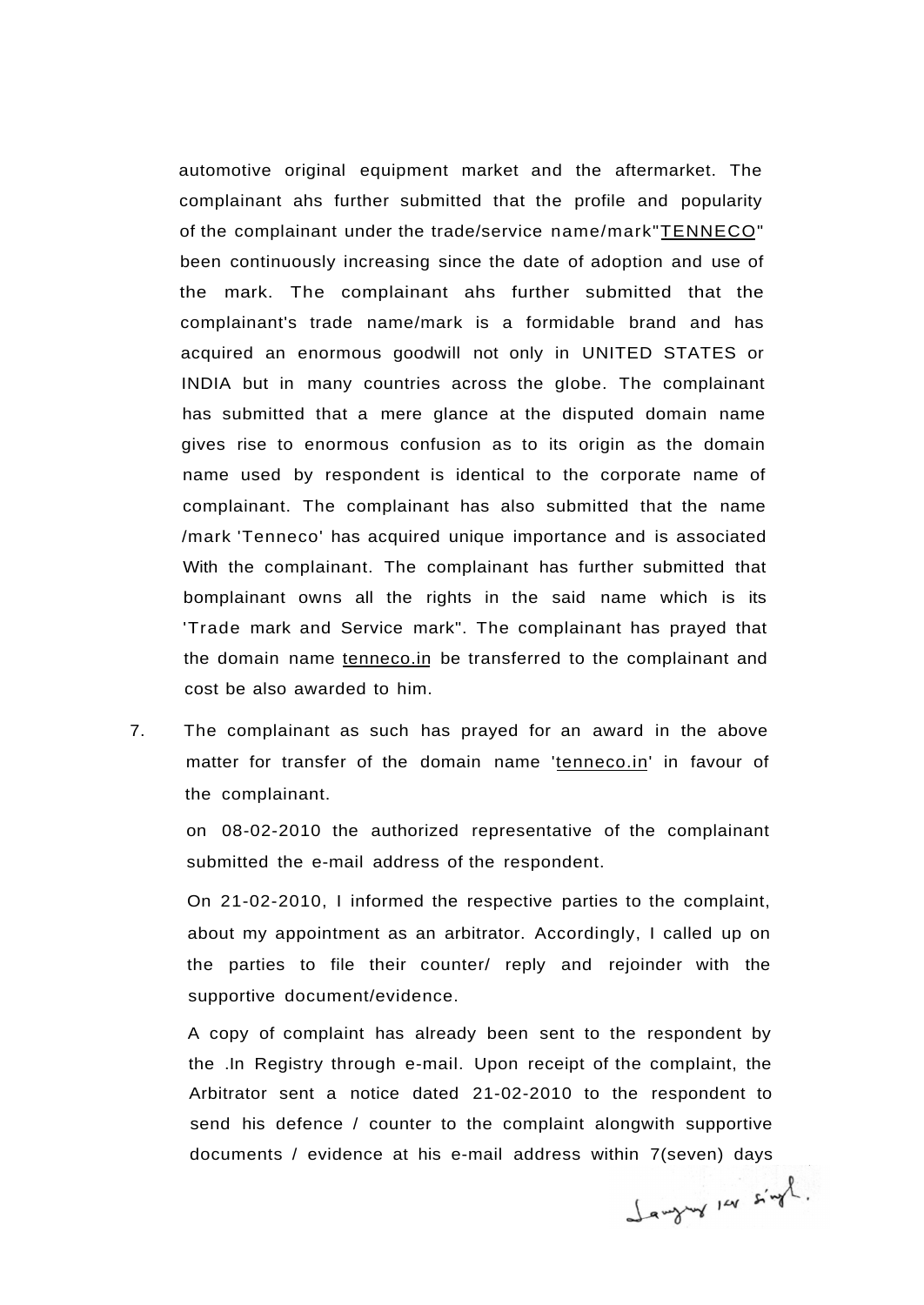from receipt. But the respondent did not come forward and did not send his defence / counter to the complaint.

Failing to send the defence / counter by the respondent, the Arbitrator again sent a notice dated 06-03-2010 by giving another opportunity to the respondent to send his defence / counter to the complaint within five days with further notice that in default of non-filing or sending of the defence / counter to the complaint, award would be passed ex-parte on merits of the complaint.

Inspite of repeated notices, the respondent has again not come forward and has not sent any reply / defence / counter to the either notice or complaint to the Arbitrator.

Therefore, this matter is being decided on the merits of the complaint and as per law of the land.

#### **OPINION AND FINDINGS ON MERITS**

## **A) Whether the domain name is identical or confusingly similar to a trademark in which complainant has right.**

It has been held in Indian decision M/s Satyam Infoway Ltd. Vs. **M / s Siftynet Solution (P) Ltd. JT. 2004 (5) SC 541,** that Domain name has all characteristics of trademark. As such principles applicable to trademark are applicable to domain names also. In the said case the words, "Sify' & 'Siffy' were held to be phonetically similar and addition of work 'net' in one of them would not make them dissimilar.

Thus conclusion is that domain name and trademark, which may be used in different manner and different business or field, or sphere, can still be confusingly similar or identical.

Hence the conclusion is that the domain name of respondent is identical and confusingly similar to the trademark of complainant.

Kind not you and